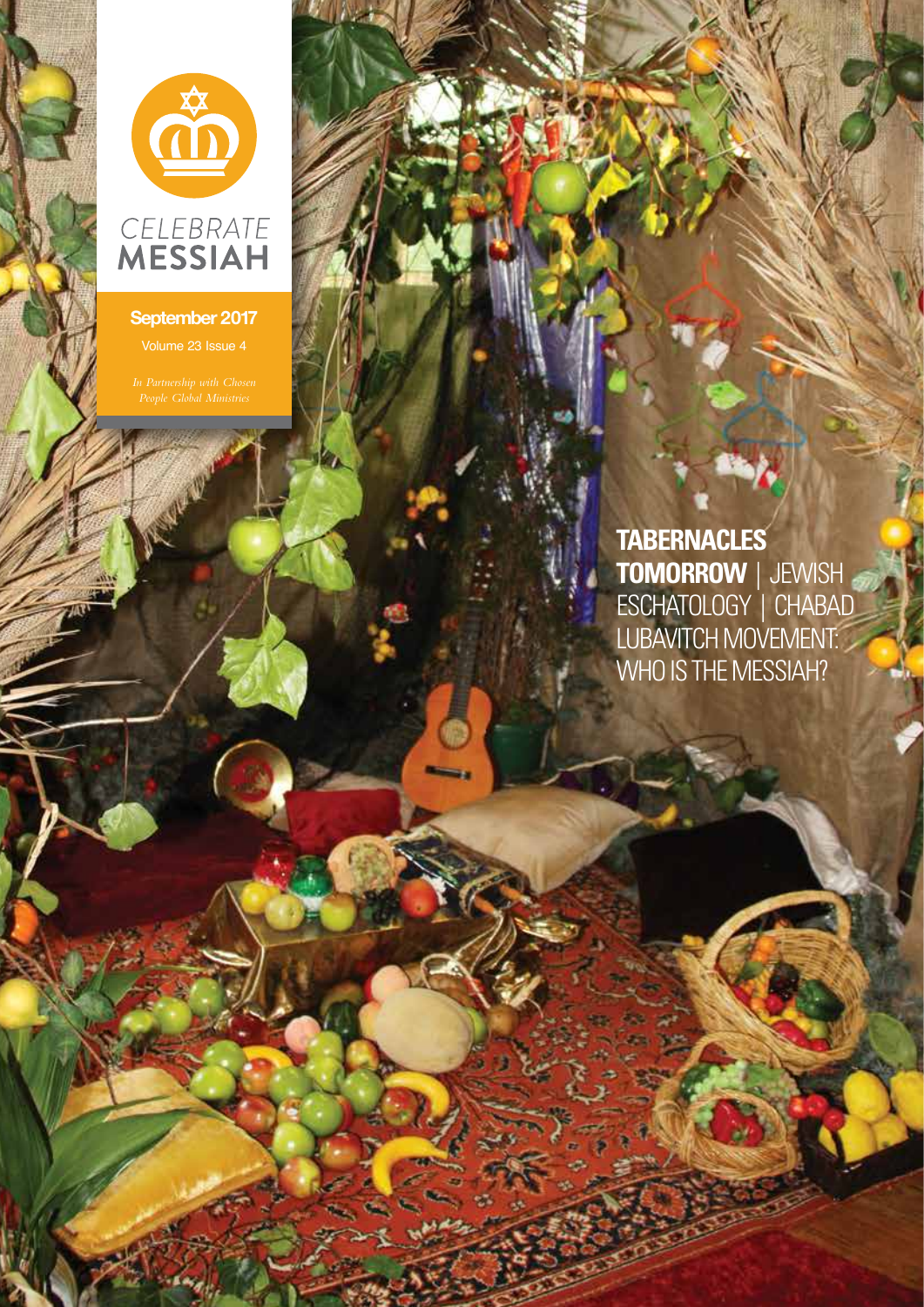## **TABERNACLES TOMORROW**

#### Shalom,

It is hard to believe another year has passed! The Fall Feasts are upon us, and Jewish people all around the world will soon begin to celebrate the New Year (Rosh Hashanah), the Day of Atonement (Yom Kippur), and the Feast of Tabernacles (Sukkot) – the three great Fall Festivals described in Leviticus 23:23-44.

We believe that each of the Festivals points to Jesus in one way or another, and this is wonderfully true of the Feast of Tabernacles! This Feast, in particular, carries a rich meaning for both Christians and Jewish people alike.

### YESHUA THE MESSIAH AND THE FEAST OF **TABERNACLES**

Jesus (*Yeshua* in Hebrew) is the fulfillment of all the Jewish Festivals, and this includes Sukkot. First of all, we understand that Jesus Himself is the fulfillment of the Festival in that He is God in the flesh who "tabernacled" among us. As John wrote,

> *And the Word became flesh, and dwelt among us, and we saw His glory, glory as of the only begotten from the Father, full of grace and truth.* (John 1:14)

> > The Greek word John used for "dwelt" is *skene*, a word that refers to the pitching of a tent. The image is easy to grasp – through the incarnation, God pitched a tent, which was His flesh, to veil His pure glory. Jesus pitched His tabernacle and dwelled among us for a short sojourn until the day He returns to reign as King. The incarnation was a foretaste of the experience of God's glory we will enjoy when the kingdom is established on earth. In that day, the Messiah will be King

over all, and both Israel and the nations will bow to Him as their sovereign Lord.

> *…so that at the name of Jesus every knee will bow, of those who are in heaven and on earth and under the earth, and that every tongue will confess that Jesus Christ is Lord, to the glory of God the Father.* (Philippians 2:10-11)

In the 7th chapter of John, we see that Jesus Himself celebrated the Festival and, in fact, He used the celebration to make one of the most profound announcements regarding who He is. Specifically, it was on the seventh day of the Feast, called *Hoshana Rabbah.* This day is also known in Judaism as the last Day of Judgment. It was customary at that time for the Jewish people to send a Levite choir and orchestra to the pool of Siloam to gather water in giant urns, which were then brought back to the altar.

They would march around the altar crying out *Hosheanah* – "Lord save us…Lord save us," many times over. They would then pour the water from the urns at the base of the altar. This ceremony symbolised the future hope of the Jewish people – looking forward to the day when the Messiah would come and pour out His Spirit upon the people of Israel in fulfillment of Joel 2:28-29:

*It will come about after this that I will pour out My Spirit on all mankind: And your sons and daughters will prophesy, your old men will dream dreams, your young men will see visions. Even on the male and female servants I will pour out My Spirit in those days.*

According to Jewish tradition, these events were expected to take place when the Messiah appeared on the earth. This "pouring out" was foreshadowed in the Temple by the pouring out of the water at the base of the altar. The *water drawing ceremony,* as it was known, was a portrait of the day when God would send His Messiah and His Spirit, and the Jewish people would become alive spiritually as they had never before.

Jesus understood the traditions associated with this great day of the Feast, and He knew this was the last opportunity on the Jewish calendar to repent of sins and be cleansed. It is a common misconception that Judaism teaches that the Books of Life and Death are sealed at the conclusion of the Day of Atonement; however, Jewish tradition dating back to the first century tells us that the judgment, which determines one's fate for the year, is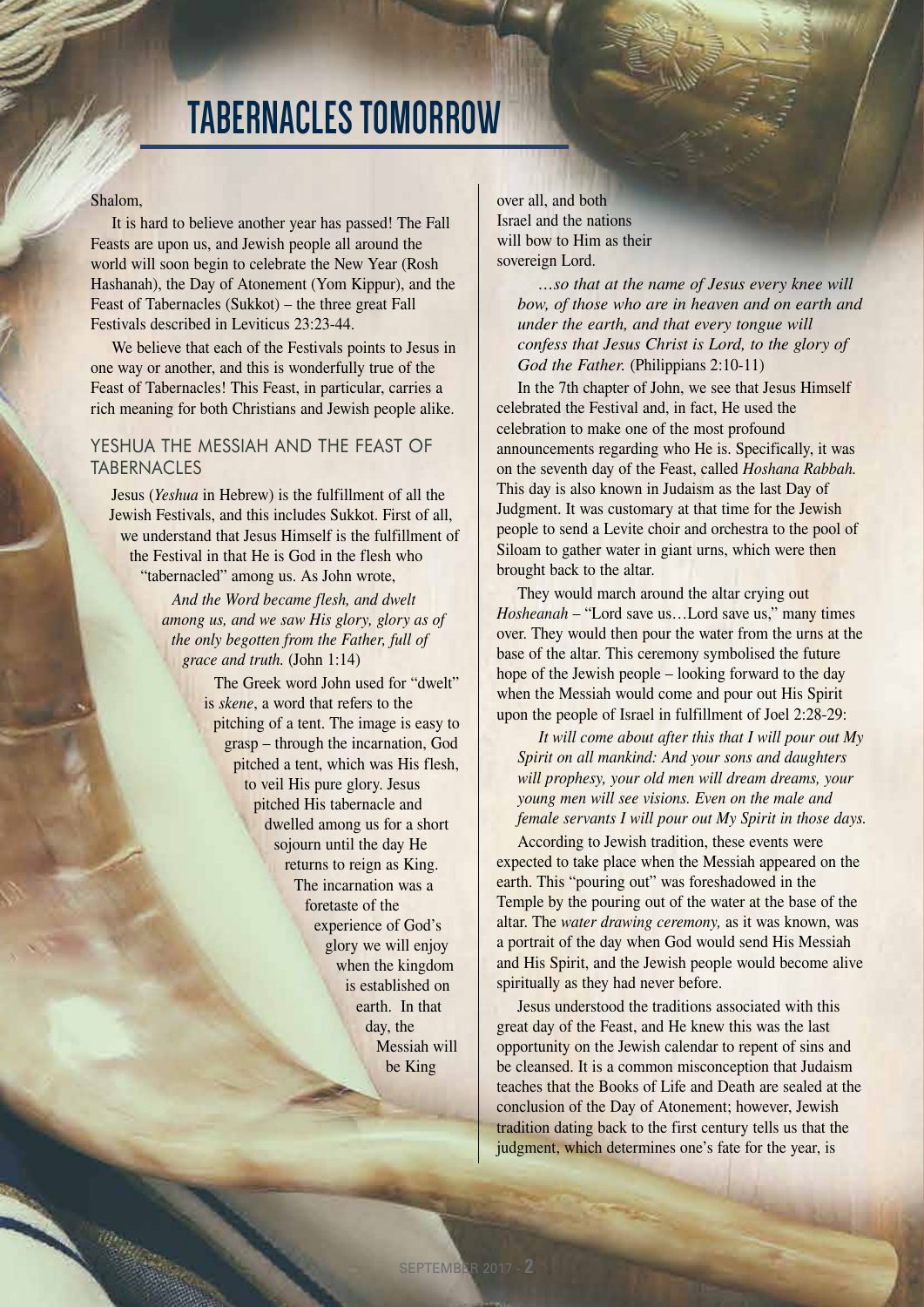actually finalised on Hoshana Rabbah – literally, the great day of salvation.

It was at the high point of this ceremony when Jesus rose up and cried out:

*Now on the last day, the great day of the feast, Jesus stood and cried out, saying, "If anyone is thirsty, let him come to Me and drink. He who believes in Me, as the Scripture said, 'From his innermost being will flow rivers of living water.'" But this He spoke of the Spirit, whom those who believed in Him were to receive; for the Spirit was not yet given, because Jesus was not yet glorified.* (John 7:37-39)

Clearly, He was telling the crowds He was the Messiah…the Spirit of God is now being poured out…and He is the living water. Those who drink, or believe in Him, will never thirst again! The Jewish people had one more chance to find forgiveness of sin at the conclusion of the High Holiday cycle, and that moment had arrived – the way of salvation was through faith in Him!

It is safe to assume that Jesus' declaration was heard by many ears that day, because Sukkot is one of the three biblical Festivals which required all Jewish males to travel to Jerusalem from around the world.

### THE FUTURE SUKKOT

We will also see the Feast of Tabernacles fulfilled in the Kingdom period when the nations will be commanded to come up to Jerusalem and celebrate the Feast (Zechariah 14:16-19).

We would be remiss not to mention the ultimate significance of the Feast of Tabernacles, for the Apostle John wrote,

*And I heard a loud voice from the thrones saying, "Behold, the tabernacle of God is among men, and He shall dwell among men and they shall be His people and God Himself shall be among them, and He shall wipe away every tear from their eyes; and there shall no longer be any death; there shall no longer be any mourning, crying, or pain, the first things have passed away.* (Revelation 21:3-4)

We believe God will fulfill the kingdom promises to the Jewish people and establish the throne of Jesus in a literal and renewed Jerusalem. But that is not the end of the story — there

YESHUA, IS THE FULFILLMENTOF THE FEAST OF TABERNACLES HE IS GOD IN THE FIFSH WHO TABERNACLED AMONG US.

is more to come. Ultimately, the whole earth will become the Sukkah booth of God, and He will reign through His Son for all eternity. As Paul describes,

*When all things are subjected to Him, then the Son Himself also will be subjected to the One who subjected all things to Him, so that God may be all in all.* (1 Corinthians 15:28)

This is a description of heaven, as after He reigns as King over Israel and the nations for what many believe is for a literal thousand years (Revelation 20:1-5), then the events described in Revelation 21 and 1 Corinthians 15 will take place. First, He literally fulfills His promises to Israel based upon the Abrahamic covenant (Genesis 12:1- 3), and then the eternal reign of the Triune God is established forever.

> I hope this gives you a whole new perspective on why the Feast of Tabernacles is also called the "Season of Our Joy." What can bring greater joy than remembering how God tabernacled among us, while also looking forward to the day when we will be in His presence forever?

### ISRAEL 70TH BIRTHDAY TOUR

We look forward to leading a large group from Australia next year to celebrate Israel's 70th anniversary of modern nationhood, with a 10-day tour including the main sites and an eminent array of expert speakers for our special Chosen People Ministries conference. This is a

unique tour to *See Israel Through Jewish Eyes,* and we have packaged the airfare, accommodation and conference into a most affordable price. For more details see the ad on page 6 of this newsletter.

Thanks for your prayers and faithful financial support as we share the Good News of Jesus the Messiah with Jewish people around the globe.

Enjoy the remainder of the newsletter, especially the information about Jewish views of the end times. I pray you have a blessed High Holiday season. Please remember to pray for Your Mission to the Jewish People

and for the many outreaches we are having at this time all around the globe.



SEPTEMBER 2017 - **3**



LAWRENCE HIRSCH DIRECTOR, CLEBRATE MESSIAH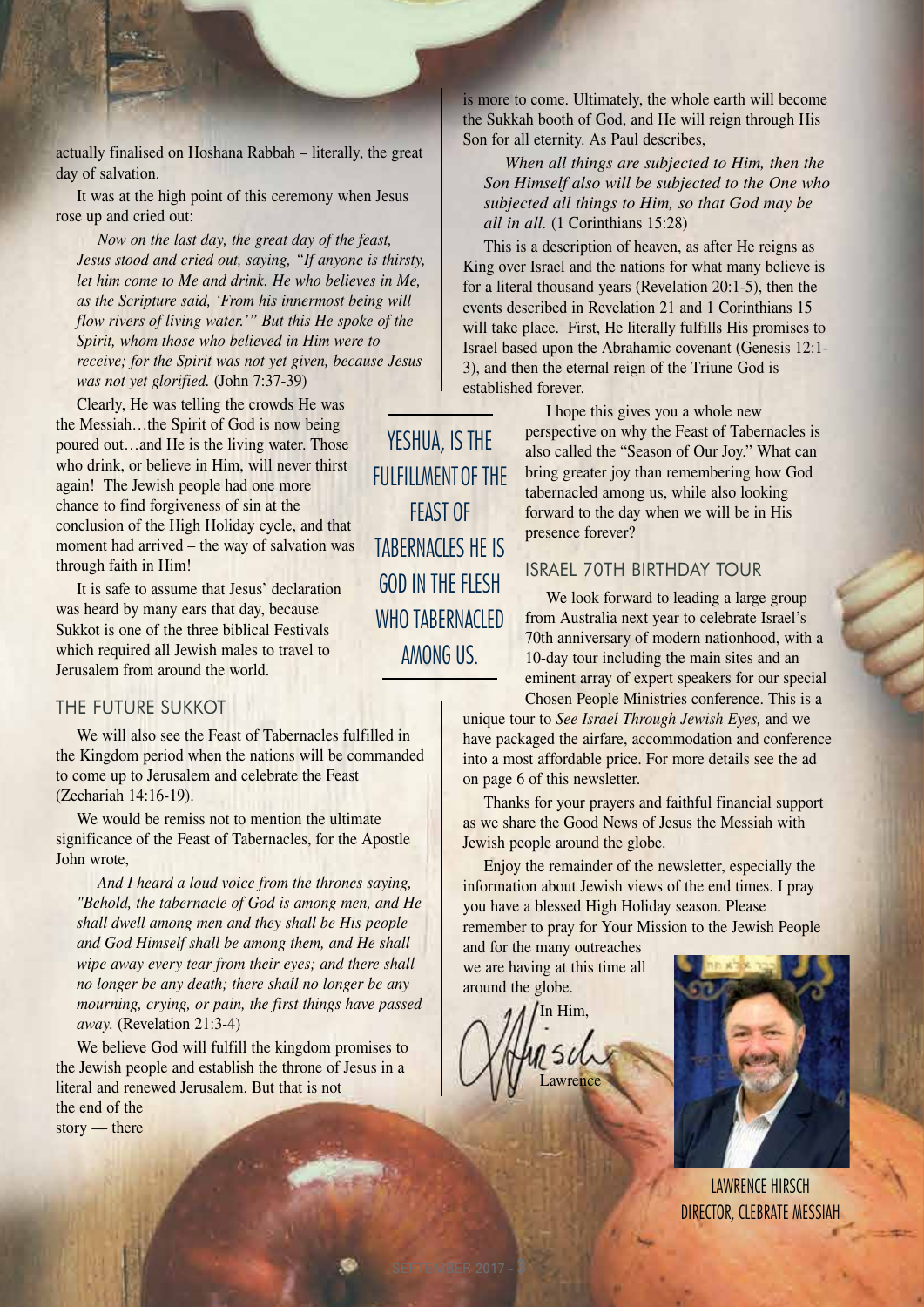

ewish Eschatology THE FUTURE GOD HAS PLANNED FOR THE WORLD IS UNSTOPPABLE!

Jesus spoke about the future quite often, as it was one of His favorite subjects. After all He is the greatest of all the prophets (Deuteronomy 18:15ff).

In Matthew 24:32-33, Jesus said,

*Now learn the parable from the fig tree: when its branch has already become tender and puts forth its leaves, you know that summer is near; so, you too, when you see all these things, recognize that He is near, right at the door.*

Knowing more about our biblical future and the coming kingdom is one of our duties as disciples of Jesus the Messiah. We are not only part of God's kingdom today, but we also have starring roles in His forever story! We must discover what He has planned to the best of our ability and allow the future to inform the way we live and serve in the present.

The Savior calls His disciples to live today in light of tomorrow. The future according to the Bible has also been important to the Jewish people since the sacred text was penned by Moses and the prophets thousands of years ago.

Central to this Jewish understanding is the idea that this world is not currently what it is supposed to be. Swords and spears characterise relationships between nations today, but one day the Bible tells us that war will grind to a halt (Isaiah 2:4)! Our experiences of personal loss, weakness, and the impact of sin on society will come to an end, blessed be His name.

On a national scale, the people of Israel have spent more years in exile than they have in their homeland, which is surely the reverse of what God promised to Abraham (Genesis 15). The exile has brought national humiliation and diaspora, but one day, this will be reversed when God brings His people back to the Holy Land. At that time, the Jewish people will live in perfect peace with their neighbors. We can easily argue that this return to the Land has begun. Yet, things are still not what they will be, as the Jewish people are not yet living in the Land in peace. But, this day will come!

Understanding modern Jewish views on the future is difficult as there is little consensus on the topic. More liberal forms of Judaism downplay the specific events the

Bible describes as taking place in the last days, and focuses on repairing or healing the world (tikkun olam) today. On the other hand, the future according to classical Judaism, practiced within Orthodox communities, will be more familiar to students of God's Word.

Classical Judaism understands that the last days will bring about the great reversal of Jewish exile and reestablishment of the Davidic kingdom under the reign of the Messiah. Instead of living under the curses of exile, Israel will live in light of the blessings promised in the Bible (Deuteronomy 28:1-14, 30:1-10). Antisemitism will be a thing of the past (Micah 4:4, Zechariah 8:23), and Jerusalem will be restored to its rightful place in the plan of God (Isaiah 60). All of Israel's enemies will be destroyed through an end-times series of wars, which God will fight on behalf of His chosen people (Zechariah 12, Ezekiel 38-39). Righteous Jewish people from all eras of history will rise from their graves in a miraculous resurrection (Daniel 12:2) to live in peace and harmony for eternity.

Of course, as believers in Jesus, and those who accept the authority of both the Old and New Testaments, we understand the glorious future God has prepared for the Jewish people will only come about when the Jewish people turn to the Messiah Jesus. As Paul writes,

*For I do not want you, brethren, to be uninformed of this mystery – so that you will not be wise in your own estimation – that a partial hardening has happened to Israel until the fullness of the Gentiles has come in; and so all Israel will be saved….* (Romans 11:25-26)

It is important to remember that Judaism does not teach two comings of the Messiah: one to die for sin and the other to reign as King. However, Judaism does connect the coming of the Messiah and the future kingdom with the Feasts of Israel. Some Jewish traditions expected that the Messiah would arrive on the eve of Passover, leading the Jewish people out of exile just as Moses led the people out of Egypt. Interestingly, we see the fulfillment of this in the coming of *the Lamb of God who takes away the sin of the world* (John 1:29).

Other Jewish traditions link the sounding of a great trumpet (*shofar* – rams horn) from heaven, associated with Rosh Hashanah (the Feast of the New Year), announcing the coming of King Messiah, who will reign as the true King of Israel.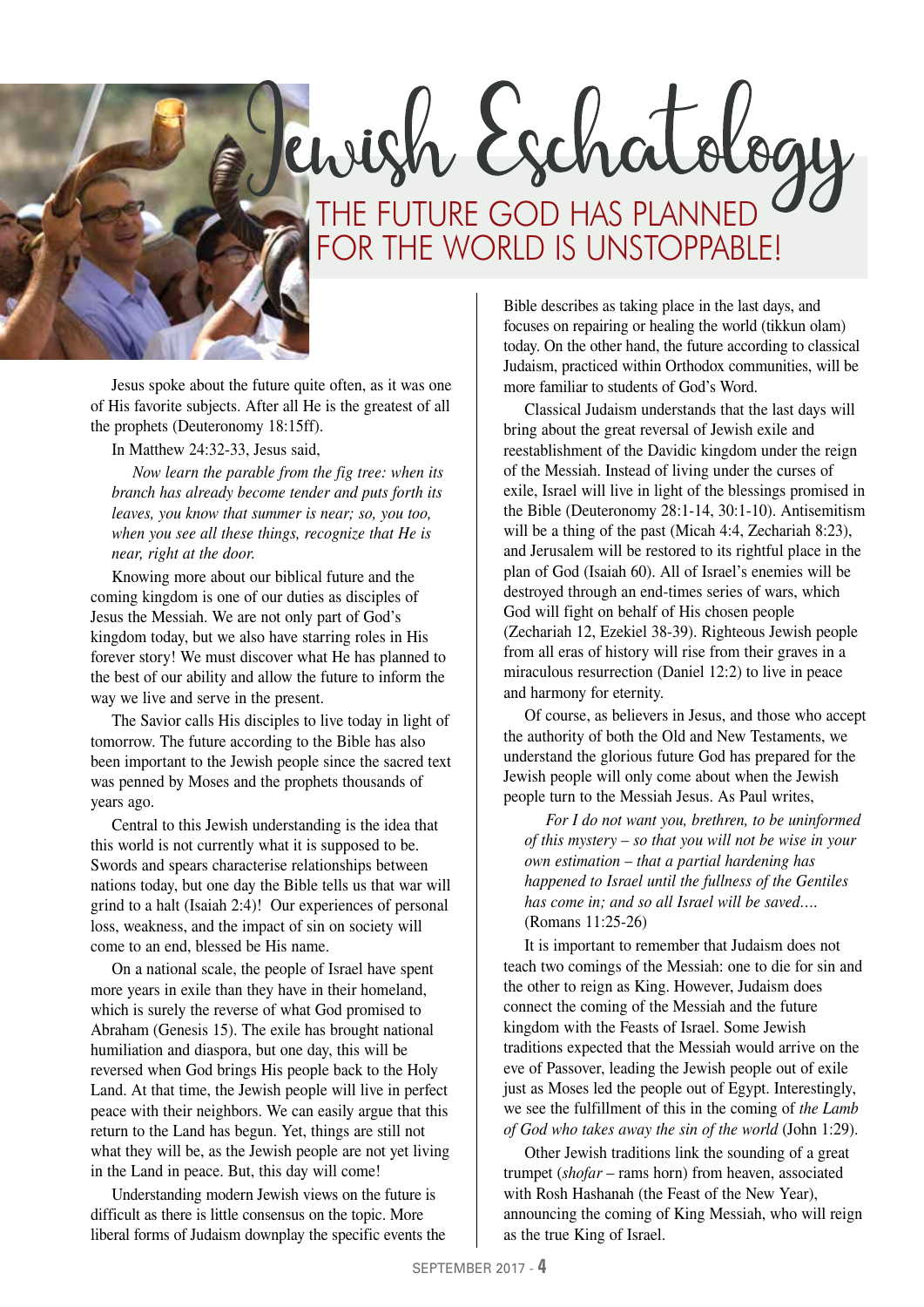The Apostle Paul may very well reflect this expectation when he writes,

*For the Lord Himself will descend from heaven with a shout, with the voice of the archangel and with the trumpet of God, and the dead in Christ will rise first.* (1 Thessalonians 4:16)

However, the festival most associated with the future Messianic redemption of Israel and the nations, according to the Bible and Jewish tradition, is the Feast of Tabernacles (Sukkot). Zechariah prophesies that all the nations of the earth will come to Jerusalem to worship the Lord during the Feast of Tabernacles

(Zechariah 14:16-19), celebrating the presence of God finally dwelling with humanity.

The temporary booths Jewish people build during the holiday remind us of our human frailty and point us to the day when God will establish His permanent presence on earth during the Messianic Age.

The festivals are a roadmap to redemption and direct our minds and hearts to what is to come…and as sure as Jesus came once, He will come again! As Jewish and Gentile believers in Yeshua, there is much in the traditional Jewish understanding of the Last Days that we can affirm with eager expectation.

The Chabad movement started in the late 1700s as a part of the larger Hasidic community present in Eastern Europe. Hasidic expression was marked by mystical practices and charismatic leadership. Chabad Lubavitch is one movement that grew out of Hasidsim, which was a reactionary movement against the rationalism and growing liberalism of the Jewish enlightenment (Haskalah). The Hasidic movement prized joyful expression over the cool reserve of the Reform movement. Chabad was also unique in that it believed that one could communicate directly with God through mystical prayer.

During the rise of Hasidism, Jewish people were disappointed about many false Messianic claims. However, they still

hoped for their Messiah to come.

The Hasidic movement channeled this Messianic longing and encouraged their followers to hope for the Messiah and perform commandments in the spirit of bringing on the Messianic age. The Chabad teaches that when every Jew is following Torah, the Messiah will come.

In the 20th century, Rabbi Menachem Mendel Schneerson was the seventh and last Rebbe. He encouraged unity among Jews and considered it his mission to bring every Jew back to Torah-observant traditional Judaism so that the Messiah would return. However, Rebbe Schneerson was so loved by his followers that he was hailed to be the Messiah after his death in 1994. To this day, Schneerson's kind, charismatic memory lives on through the many who loved him; they continue to spread the message of the Rebbe far and wide.

The Hebrew Scriptures set out the many qualifications for the Messiah. Among them are requirements that the Messiah:

- 1. Must be from the line of David. (Isaiah 9:7, Isaiah 11:1, Psalm 132:11, Genesis 49:10)
- 2. Must be born in Bethlehem (Micah 5:2)
- 3. Will be called the Son of Man and will have an Everlasting Kingdom (Daniel 7:13-14)
- 4. Will judge between nations and end all war and bring an age of peace. (Isaiah 2: 1-4, Micah 4:1-4)
- 5. Must make an end of transgression and be cut off before the fall of the Temple. (Daniel 9:24-27)
- 6. Must come as a suffering servant, with his afflictions making many righteous. (Isaiah 53:11)

WHAT DO YOU THINK OF REBBE SCHNEERSON IN LIGHT OF THESE SCRIPTURES?

CHABAD LUBAVITCH MOVEMENT: *Who is the Messiah?*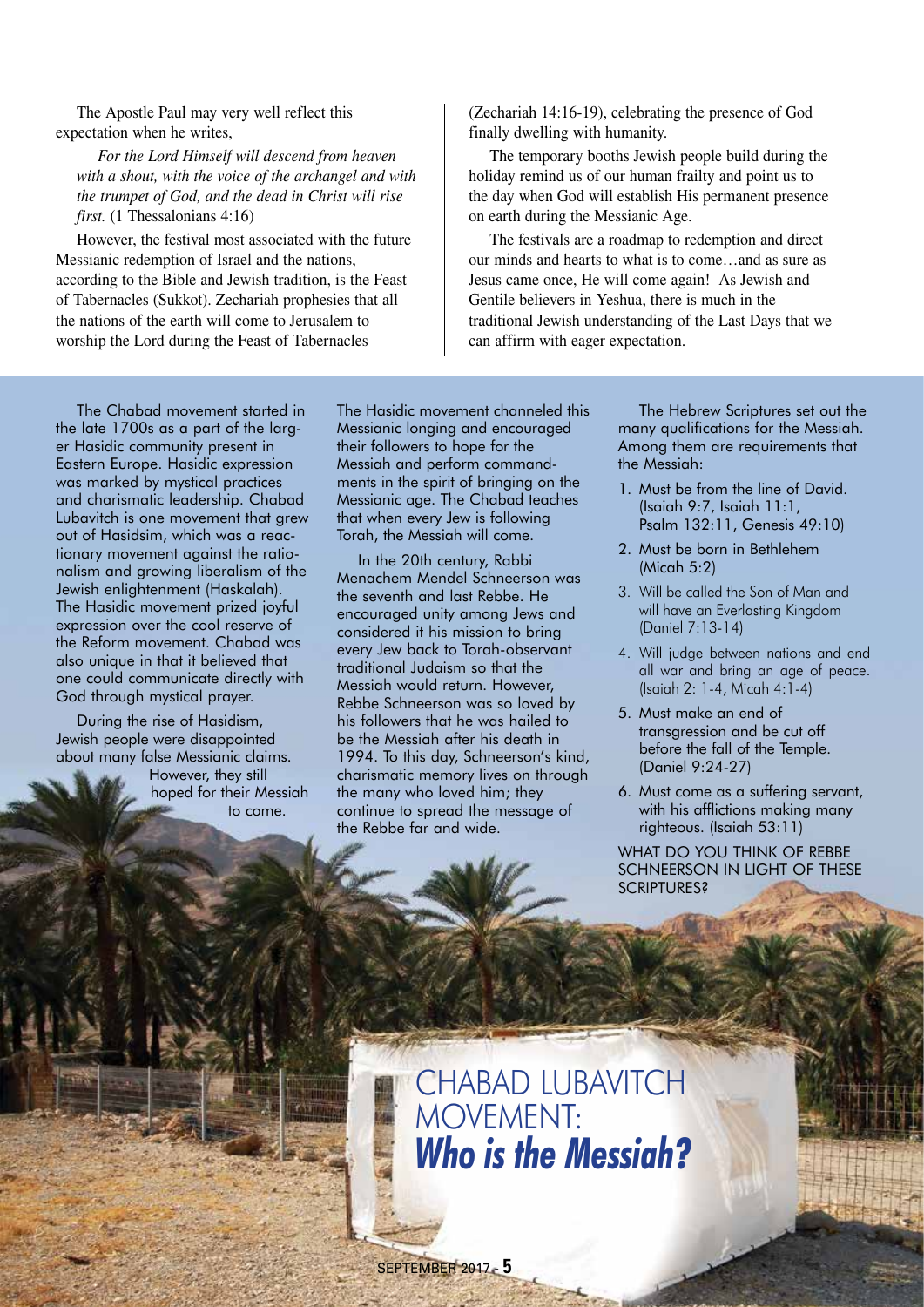



## July 4 - July 17 2018 **BIRTHDAY TOUR & CONFERENCE**

You are invited to join us in Jerusalem in 2018 to celebrate Israel's 70th birthday! This once in a lifetime opportunity includes air fares, accommodation, meals, day tours, nightly bible conferences, times of worship and celebration, as well as opportunities to learn more about the work God is doing in Israel through Celebrate Messiah and our International partners, Chosen People Ministries. You will also have the opportunity to attend the **Joel C. Rosenberg Epicenter Prayer Summit** as an optional extra.

### COSTS

**Full Package Cost:** \$4390 (AU Dollars)

**Single Room Upgrade (optional):** +\$780 (AU Dollars)

**Joel C. Rosenberg Epicenter Prayer Summit (optional):** +\$129 (US Dollars)

### IMPORTANT DATES

**Bible Conference:** July 5-10, 2018 | 7:00-9:30pm

**Tours:** July 6-11, 2018

**Joel C. Rosenberg Epicenter Prayer Summit:** July 11-12, 2018

**Closing Banquet**: July 12, 2018

### WHAT'S INCLUDED

- **• Return flights**
- Return airport transfer if travelling with main group.
- **• 10 Nights at the Dan Jerusalem 4 star hotel** inc. daily breakfast and dinner buffet.
- **• Tours, transportation, entrance fees and tips**
- **• 3 free days to explore Jerusalem & Israel your way**!
- Tours include a full roster of biblical and modern sites including choice of introductory and advanced tour options. Basic tour for those who are coming to Israel for the first time, and more advanced tours led by Dr Randall Price of Liberty University to a variety of archaeological sites "off the beaten path".
- **• Bible Conference:** An evening Bible Conference will be held at the hotel after dinner most nights (7pm - 9:30pm). Expert speakers include Dr Richard Averbeck, Dr Darrell Bock, Dr Randall Price, Dr Greg Thornbury and Dr Mark Yarbrough.



**For more information, to register and make payments please contact Inner Faith Travel on 1800 074 426 (Toll Free) or email holyland@ift.net.au**

BOOK SOON as limited places available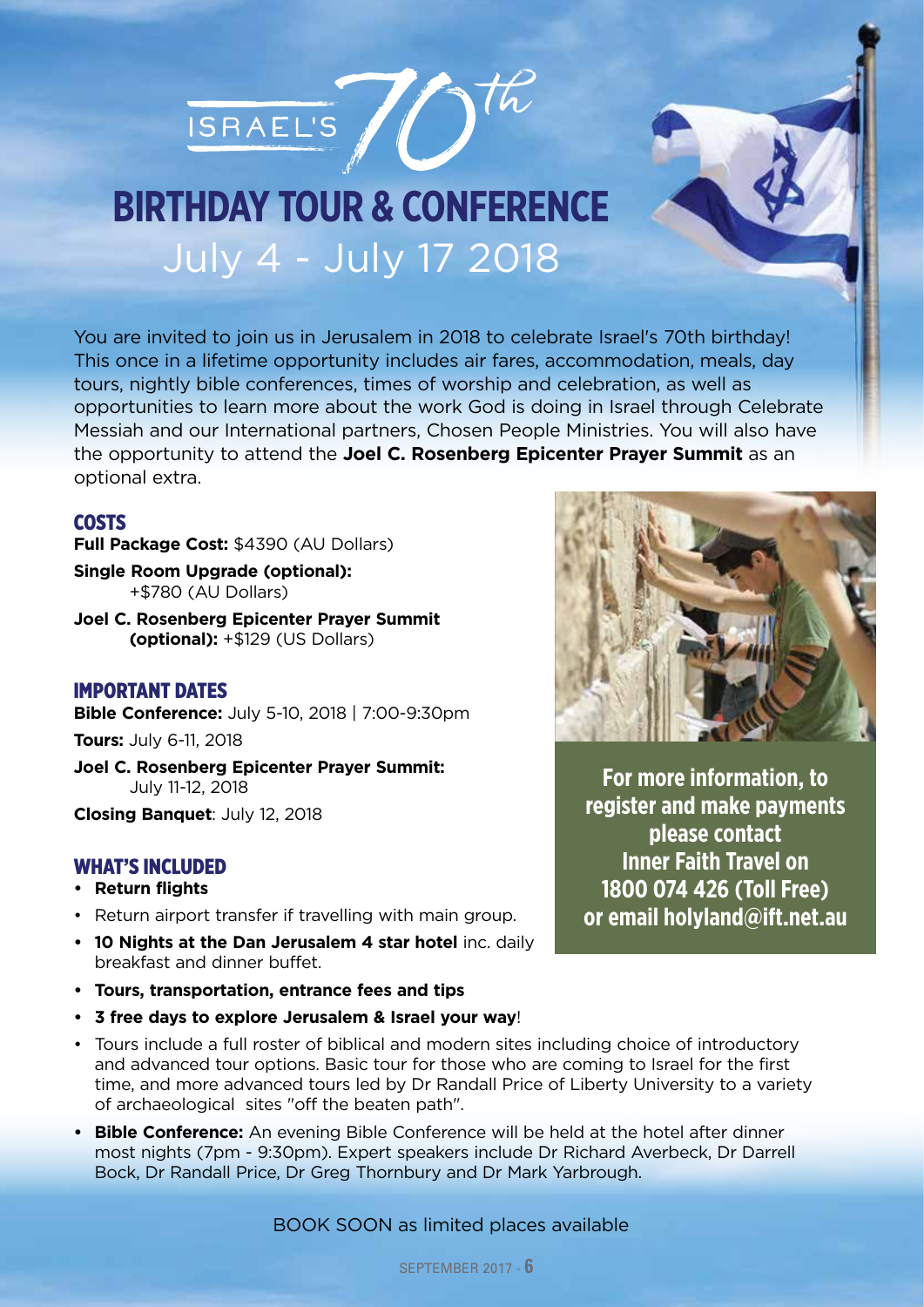## News Briefs

### YESHUA THE BEST MEDICINE

A Russian Israeli couple, Lana\* and Jerry\*, now living in Australia reconnected with a local GP who had helped take care of their sick daughter when she was a child. Dr Noel\* has since ceased practising medicine and is now a full-time pastor. During the friendly visit the couple asked, "Why do you have such a strong love for Israel." Dr Noel responded, "My Saviour came from the Jewish people, and without him I'm nothing." Lana said that she felt a need to get back to the roots of her Jewish religion. Dr Noel replied boldly, "What you need is Yeshua!" Praise God that Lana agreed, "Yes, I do need Him." Please pray as we begin to minister lovingly to this precious Jewish family.

### PHILLIP, MORRIS DRAW TOGETHER

New Jewish believer Morris\* shared his testimony with young rabbi Phillip\* at an Orthodox Jewish event. Since then they have become great friends despite their significant theological differences. Rabbi Phillip continues to invite Morris to shiurim (lessons) and social events, and dialogue about the identity of the Messiah, including watching debates by Messianic apologist Dr Michael L Brown.

This kind of friendship between an Orthodox rabbi and a Messianic Jew is a promising sign of the times. Please pray that Rabbi Phillip will soon recognise Yeshua as the Jewish Messiah that the Orthodox community awaits.

### MOVED BY LOVE FOR ISRAEL

At a Jewish Community forum on the proposal to move the Australian embassy in Israel from Tel Aviv to Jerusalem, Elly met an Israeli woman who is teaching Hebrew to a member of her Messianic congregation in Canberra. She asked if Elly was Jewish or Christian. Elly said she'd studied the Tanach (Old Testament), celebrated the feast days and loved Israel. Then the member of the congregation mentioned how she observed

Shabbat along with around 30 others who loved Israel and the Jewish people. "Our congregant told her that we are Messianic and invited her to come and celebrate Shabbat with us," Elly shared with excitement. The Israeli woman is now very interested in attending a service and meeting so many who love Israel. Please pray that the Lord will continue to draw her to Himself.

### ANCIENT RITE TO BLESS BIRTH

Barry needed to collect a few things at his local Jewish kosher supermarket. Jeremy, the Orthodox shop owner has become a family friend over the past 7 years. Just before Barry left the shop, he felt the need to tell Jeremy that soon he was to become a grandfather. "His face lit up, and as he was walking with me to my car, for the first time in our friendship he asked would I share in a mitzvah (a religious good deed) and put on tefillin to bless the birth." Tefillin are a set of small black leather boxes containing scrolls of parchment inscribed with verses from the Torah. They are worn by male observant Jews during weekday morning prayers. Barry accepted the invitation. "I knew then that God's mitzvah was not only to be presented on my forehead and my arm but He had placed His divine mitzvah upon my heart." Barry said that Jeremy was fully aware that he and his family were followers of Yeshua as Messiah.

### EVANGELISM IN THE AIR

On a return trip from Israel to the US, veteran evangelist, Doug, was seated next to Yitzhak,\* a young Hasidic man. Yitzhak was curious about Doug's book, *What the Rabbonim say about Moshiach,* and they fell into a deep discussion of the Scriptures. Doug was not only able to look at some of the Messianic prophecies with him, but also to open up the New Testament and read of their fulfilment, and how the Apostles and Jesus applied these prophecies to Himself. A doubly strong picture of *Messiah!*

\*Names changed for privacy